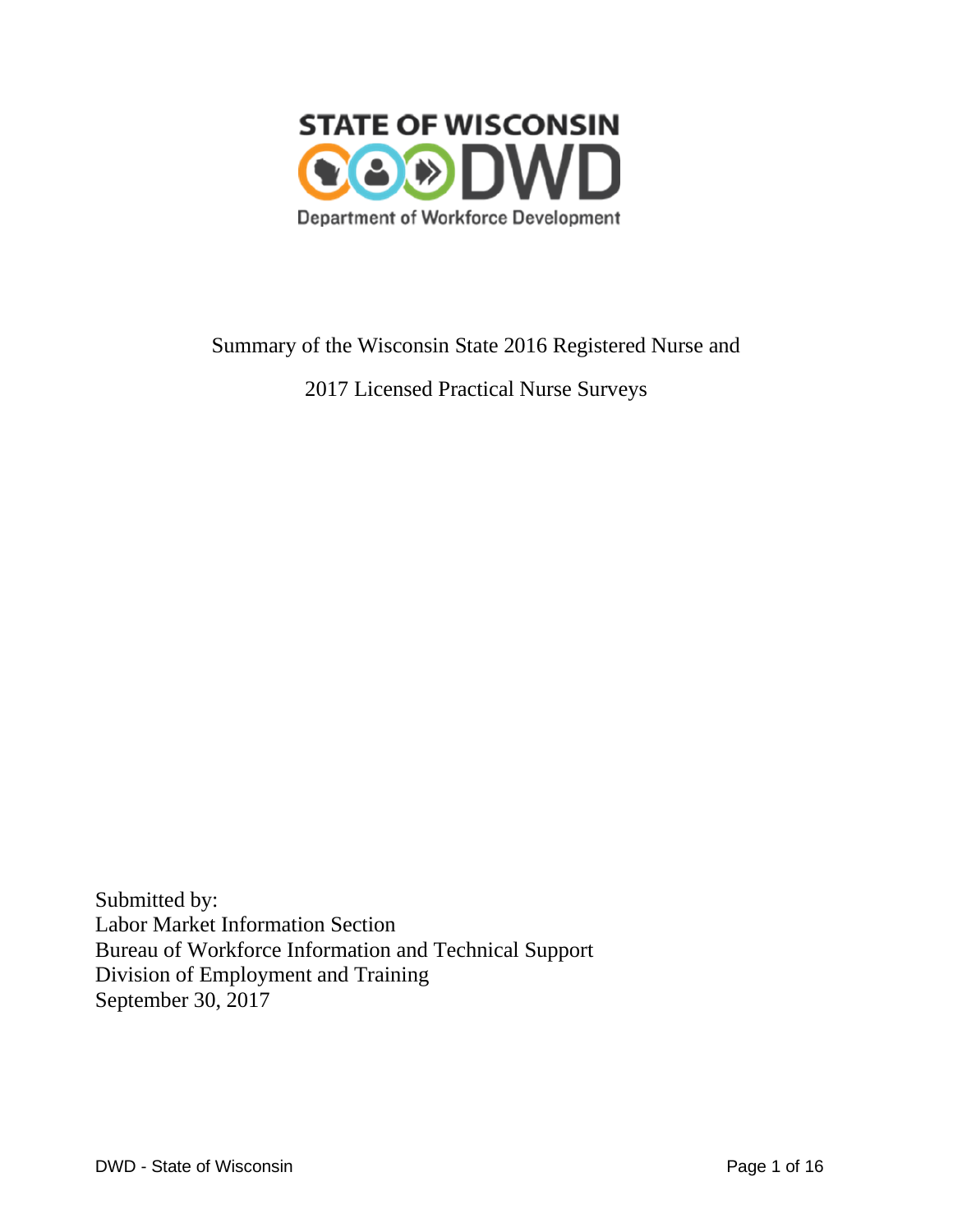This report summarizes the responses to the Wisconsin State 2016 Registered Nurse and 2017 Licensed Practical Nurse surveys administered by the Wisconsin Department of Safety and Professional Services as a requirement for license renewal. Per State Statute 106.30, the Department of Workforce Development (DWD) is to conduct a census of the nurses to assist policymakers in evaluating the supply of, demand for, and turnover among nurses, determine whether there are any regional shortages of nurses, shortages of nurses in any specialty areas, or impediments to entering the nursing profession in this state.

The State of Wisconsin is concerned with both the supply of nurses and the means to continue to provide quality health care. In 2009, the state legislature mandated a survey of Registered Nurses (RN) and Licensed Practical Nurses (LPN) to determine the characteristics of the nurses licensed in the state. The Department of Workforce Development compiles the results of the survey every two years to provide information on the nursing workforce in Wisconsin in accordance with WI State Statute 106.30. The Wisconsin Center for Nursing [\(http://www.wicenterfornursing.org/](http://www.wicenterfornursing.org/) ) conducts additional analysis on the data gathered from the survey.

The Wisconsin Department of Safety and Professional Services is responsible for the licensing of health care providers in Wisconsin. As part of the licensing and license renewal process, Registered Nurses and Licensed Practical Nurses must complete the Nurses Workforce Survey. The survey gathers information on the education, training, and practice of the nurses who live and/or work in Wisconsin.

### **Survey highlights:**

- 14% increase in the number of RNs providing direct patient care.
- More RNs applied for a license in 2016 than in 2014. 85,370 registered nurses (RN) completed the survey in 2016 and are licensed in Wisconsin compared to . 81,190 in 2014.
	- After eliminating incomplete and unusable surveys, and those who do not work or live in Wisconsin, our final sample includes 76,781 registered nurse surveys.
	- 63,459 are currently working in Wisconsin, compared to 60,625 in 2014.
	- 52,327 provide direct patient care in Wisconsin, compared to 45,737 in 2014, an increase of 14%.
- Fewer Licensed LPNs applied for a license in 2017 than in 2015. In 2017, 10,912 licensed practical nurses (LPN) responded to the survey compared to 11,750 in 2015..
	- After eliminating incomplete and unusable surveys, and those who do not work or live in Wisconsin, our final sample included 10,356 licensed practical nurse surveys.
	- 7,889 are currently working in Wisconsin compared to 8,335 in 2015.
	- 7,207 currently provide direct patient care, compared to 7,164 in 2015.
- The nurses' population is not as diverse as the population-at-large.
	- Ninety-three percent of RNs and 95% of LPNs are female.
	- Ninety percent of LPNs and 95% of RNs are white. See table 4 for detailed information.
- The most common principal place of work for RNs are hospitals (52%) followed by Ambulatory Care (19%), and for LPNs, the most common principal place of work is extended care facilities (43%) followed by ambulatory care (30%).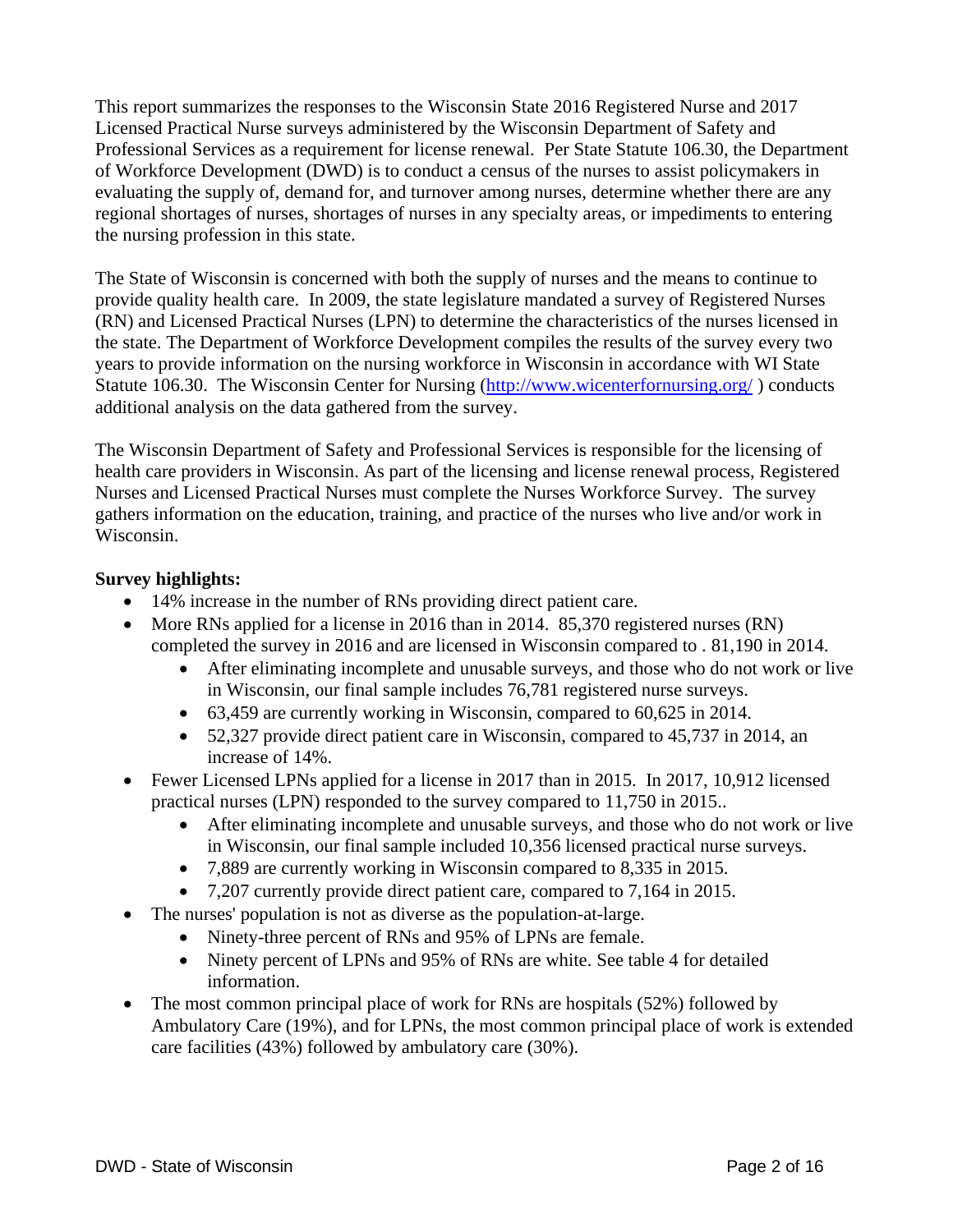### **Demographics**

Most RNs and LPNs are white females with a median age of 47 years (RN) and 51 years (LPN). Compared to the total Wisconsin labor force, there is less diversity in the nursing population, especially within the RN group. Table 1 lists the number and percent of the RN and LPN sample of the demographic variables, and provides the Wisconsin population demographic information for comparison.

Of those in the sample, 83% of the RNs and 78% of the LPNs report they work as nurse in Wisconsin. Of those working as a nurse in Wisconsin, 82% of the RNs and 91% of the LPNs provide direct patient care. See Table 2 below for the sample distribution of those who provide direct patient care.

### **Education and Training**

The education level of the RNs and LPNs in the sample reflect the licensing requirements. An LPN requires completion of a one year diploma program. The RN license requires completion of a twoyear associate's degree program or a four-year bachelor's degree. Therefore, the majority (93%) of the LPNs have less than an associate degree while the reverse is true for the RNs. Ninety-three percent of the RNs have an associate degree or higher. About two-thirds of both groups are not currently planning additional nursing studies, while 22% plan further education within the next two years. 10% of the RNs and 14% of the LPNs are currently pursuing additional studies. The top challenges for both groups are costs and family/personal reasons. See Table 3 for a detailed breakdown of education level and continuing education plans.

#### **Licensing and Current Employment**

To begin to catalog factors that impact retention of nursing staff, the survey examined length of time working as nurse and reasons for changing positions or leaving the workforce. Table 4 displays the frequency and percentages of the responses to items assessing employment status and factors related to any change in employment. Nearly 40% of the nursing workforce held a license for less than 10 years.

Approximately one-third of the RNs and LPNs have changed their employment status in the past year. Most by either changing the hours they work or changing positions and/or employers. Regardless of type of employment status change, the two main reasons RNs leave their positions include promotions (16%) followed by dissatisfaction with the prior position (14%). For LPNs, the top reasons are dissatisfaction with the position (11%), seeking more convenient hours (11%), salary/medical benefits (11%), and retirement (11%). In total, 11% of RNs and 10% of LPNs reported leaving their nursing positions for another employer over the past year. Thirty-four percent of RNs and 33% of LPNs changed jobs due to dissatisfaction with the conditions of employment such as salary, benefits, and work hours.

RNs who took a position with another employer in the previous year stated dissatisfaction with the prior position (29%) as the top reason. Those who left the profession reported dissatisfaction (19%) and changes in personal health (18%) as the main reasons for leaving the profession.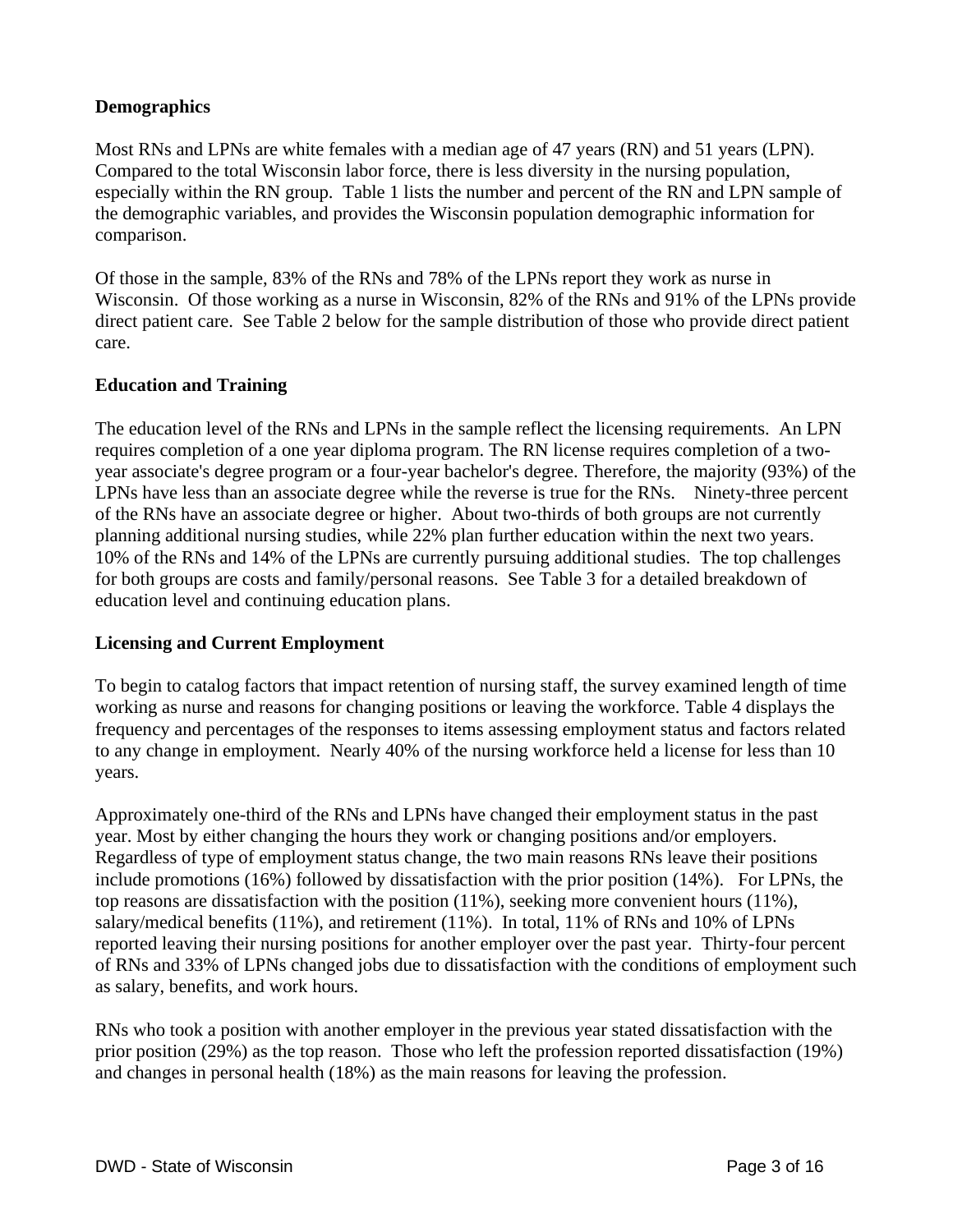Similarly, LPNs who left for another employer, stated that the primary factor is dissatisfaction (25%) followed by salary and benefits (19%). For those who left nursing, the main reasons were dissatisfaction (18%) and changes in personal health status (17%).

All but 6% of the RNs and 10% of the LPN report that they have training and/or a certificate in a specialty area. In addition, 23% of the RNs and 25% of the LPNs report that they are board certified in a medical specialty. Tables 5 and 6 list the specialty areas and certifications for both groups.

Advanced Practice nurses make up approximately 7% of the Wisconsin RNs. Table 7 lists the top advanced practice specialties identified by the RNs. The nurses could choose more than one response.

### **Urban vs Rural Distribution of Nurses in Direct Patient Care**

Monitoring the changes in the numbers of nurse who provide direct patient care is an important component of evaluating quality of care. The current survey information suggests that 82% of RNs and 91% of all LPNs currently working in Wisconsin provide direct patient care. (see Table 2). In 2014/2015, 76% of RNs and 86% of LPNs provided direct patient care. Together these rates reflect an increase in RNs and LPNs who are providing direct patient care with a total gain of 6,633 direct patient care workers since the surveys in 2014/2015.

RNs and LPNs locations were examined following the five regions defined by the Area Health Education Centers (AHEC). The mission of AHEC is to improve the supply, distribution, diversity, and quality of health care professionals through academic partnerships with local communities. The five AHEC regions are defined by population size. Table 8 lists the five regions and population definitions. Each respondent's regional designation is determined by the zip code obtained from their primary work location reported in the survey. Figure 1 maps the locations of the 5 types of AHEC regions underscoring that Wisconsin is largely a rural state.

RNs and LPNs are not evenly distributed across the state. Table 9 shows the distribution of RNs and LPNs who provide direct patient care in each of the five AHEC regions.. Generally, more LPNs are employed in rural areas than RNs. Table 10 shows the distribution of work settings of the RNs and LPNs by the five AHEC regions. The distribution of work settings is similar across all regions except that those in urban regions have a greater percentage of hospital settings while the rural areas have a great percentage of extended care practice settings. There are more RNs in the hospital practice areas than LPNs and subsequently more RNs than LPNs in urban regions and more LPNs than RNs in rural areas.

Wisconsin is currently experiencing workforce shortages in health care. The Department of Workforce Development has projected an increase in job vacancies in nursing related occupations over the next 10 years. DWD projects a 9% increase in registered nursing job openings and a 5% increase in LPN job openings. See Table 11 for information on additional nursing related occupation categories. Table 12 lists the projected job openings by WDAs.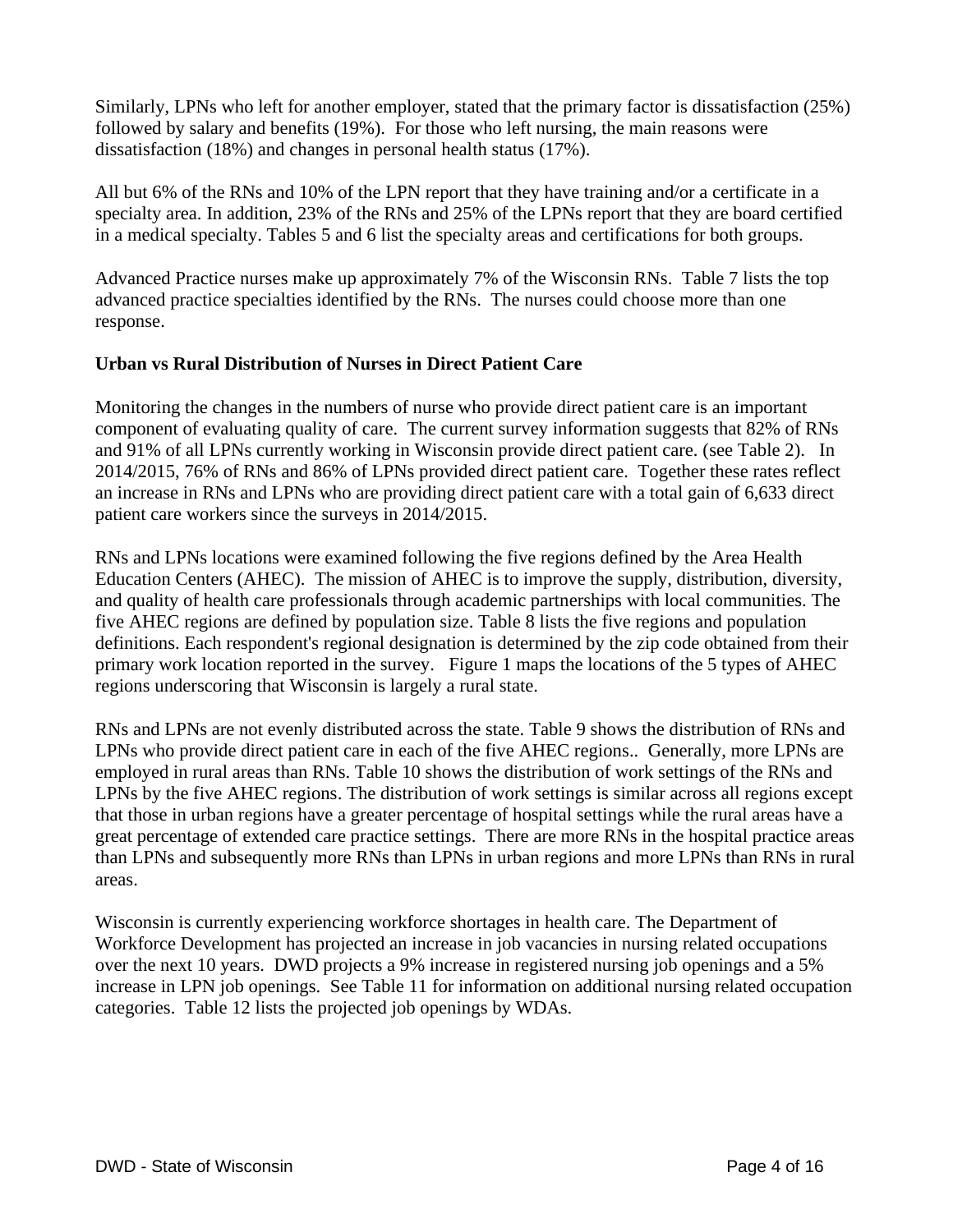#### **Recommendations**

**Follow-up Surveys**. Shortages of nurses can be mitigated in two ways – one through the continued drawing of new nurses into the profession and later by providing satisfying work. Monitoring nurses job satisfaction and reducing turnover is a very important part of the equation. A sample-based workplace survey to gather more information on issues impacting retention can help identify the drivers behind employee turnover and possible solutions.

**Workforce Incentives**. Create incentives for nurses to work in areas with workforce shortages. One example would be providing education credits that count toward a degree program for nurses who agree to work in rural areas, extended care facilities, home health care and in other areas experiencing shortages of direct patient care workers. This approach would incur no additional costs to employers while creating a more robust pipeline to underserved areas.

### **Conclusion**

The data provided in this survey alone cannot predict the extent of possible shortage of nurses across Wisconsin. Additional information is needed to discover the reasons behind both nursing turnover and satisfaction levels; the current state of LPN and RN workforce supply and demand equation; and insights as to where and why supply issues are occurring.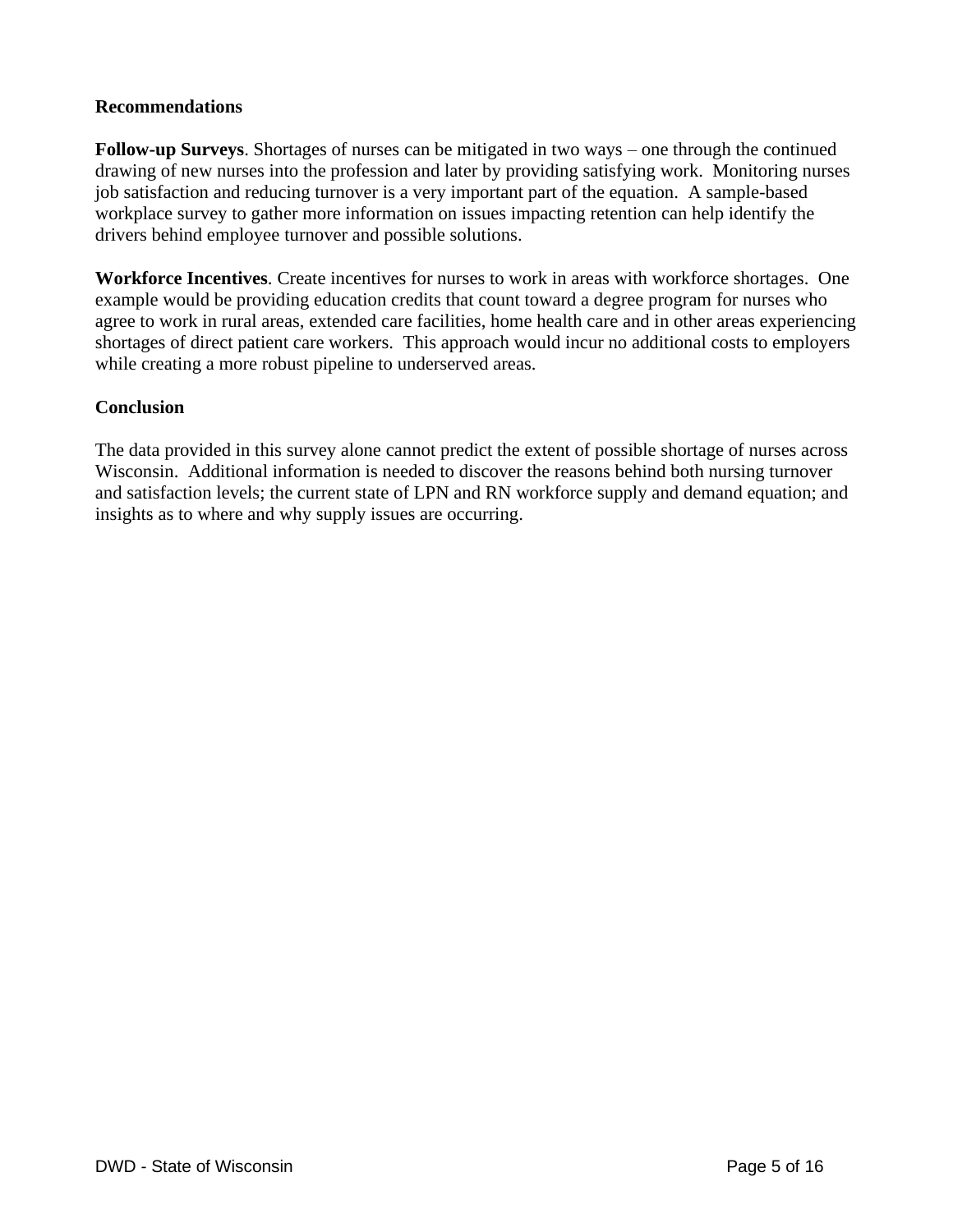|                |              | ACS WI* | <b>RN</b>   |                | <b>LPN</b>  |                |
|----------------|--------------|---------|-------------|----------------|-------------|----------------|
|                |              | $\%$    | $\mathbf n$ | $\%$           | $\mathbf n$ | $\%$           |
| Gender         |              |         |             |                |             |                |
|                | Male         | 50      | 71,338      | 93             | 9,806       | 95             |
|                | Female       | 50      | 5,443       | $\overline{7}$ | 550         | 5              |
|                | Total        |         | 76,781      | 100            | 10,356      | 100            |
| Age (years)    |              |         |             |                |             |                |
|                | less than 25 | 16      | 1,163       | $\overline{2}$ | 221         | $\overline{c}$ |
|                | $25 - 29$    | 8       | 7,405       | 10             | 633         | 6              |
|                | $30 - 34$    | 8       | 9,562       | 12             | 952         | 9              |
|                | $35 - 44$    | 15      | 16,540      | 22             | 2,108       | 20             |
|                | $45 - 54$    | 18      | 16,155      | 21             | 2,106       | 20             |
|                | $55 - 59$    | 9       | 9,723       | 13             | 1,466       | 14             |
|                | $60 - 64$    | 8       | 9,101       | 12             | 1,685       | 16             |
|                | $65 - 74$    | 10      | 6,547       | 9              | 1,125       | 11             |
|                | 75 and older | 8       | 585         | 1              | 60          | 1              |
| Race/Ethnicity |              |         |             |                |             |                |
|                | White        | 88      | 72,873      | 95             | 9,272       | 90             |
|                | <b>Black</b> | 6       | 1,428       | $\overline{2}$ | 638         | 6              |
|                | Other        | 6       | 2,480       | $\mathfrak{Z}$ | 57          | $\overline{4}$ |
|                | Hispanic     | 5       | 1,303       | $\mathfrak{2}$ | 251         | $\overline{2}$ |

\*American Community Survey 5-year Estimates 2015

|  | Table 2. Registered Nurses and Licensed Practical Nurses Working in Wisconsin |
|--|-------------------------------------------------------------------------------|
|  |                                                                               |

|                                           | <b>RN</b> |     | LPN   |     |
|-------------------------------------------|-----------|-----|-------|-----|
|                                           | n         | %   | n     | %   |
| Total Working as a Nurse in Wisconsin     | 63.459    | 100 | 7,889 | 100 |
| Provides Direct Patient Care in Wisconsin |           |     |       |     |
| Yes                                       | 52,327    | 82  | 7.207 | 91  |
| No                                        | 11,132    | 18  | 682   |     |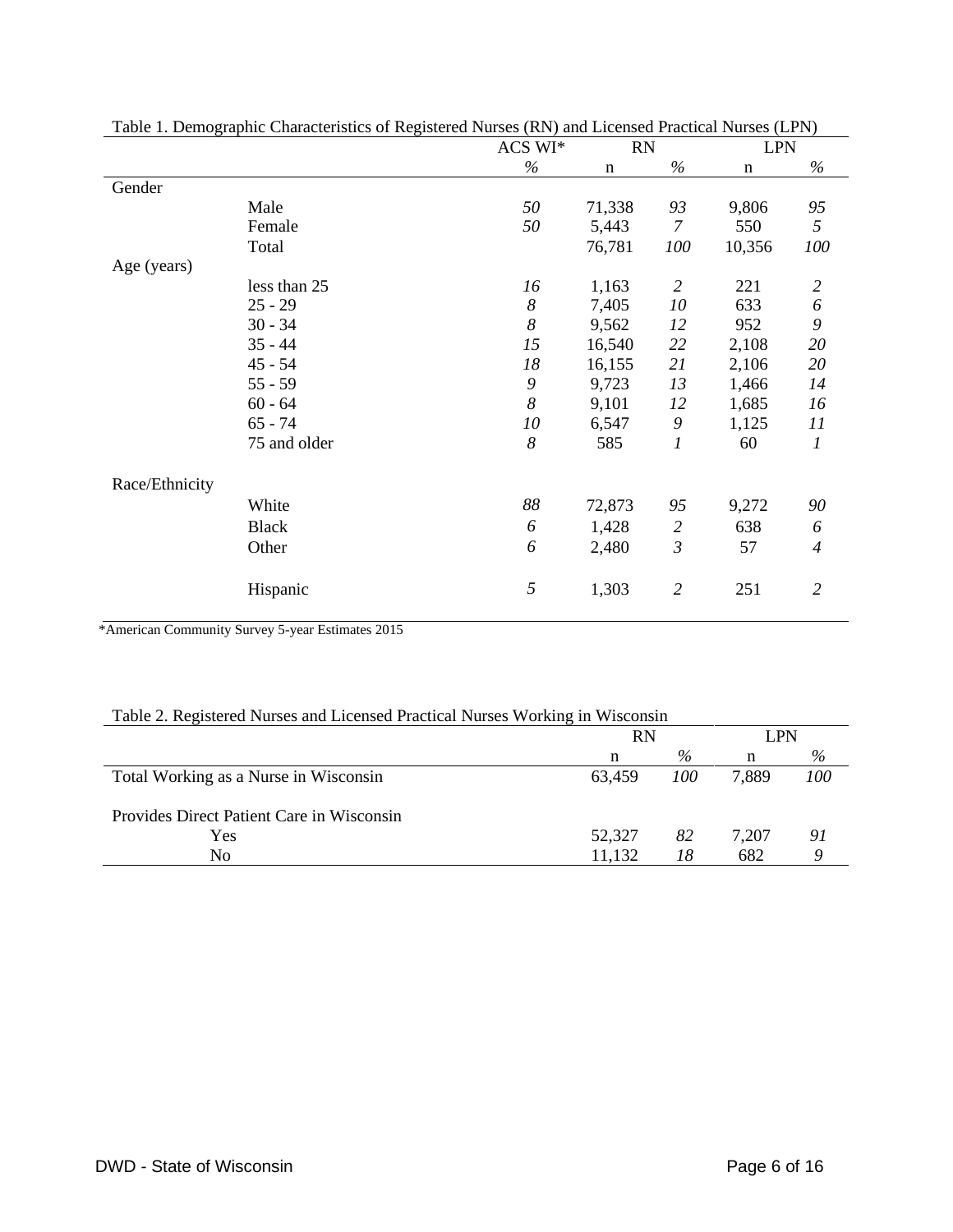|           | Table 5. Equication and Training of Registered Nurses (RIV) and Licensed Practical Nurses (LPN) | <b>RN</b>      |                          | <b>LPN</b> |                       |
|-----------|-------------------------------------------------------------------------------------------------|----------------|--------------------------|------------|-----------------------|
|           |                                                                                                 | n              | $\%$                     | n          | $\%$                  |
| Total     |                                                                                                 | 76,781         |                          | 10,356     |                       |
| Education |                                                                                                 |                |                          |            |                       |
|           | Nursing Diploma                                                                                 | 5,176          | 7                        | 9,654      | 93                    |
|           | Associate Degree in Nursing                                                                     | 27,407         | 36                       | 691        | $\mathcal{I}$         |
|           | <b>Bachelor Degree in Nursing</b>                                                               | 35,434         | 46                       | 11         | $\langle$ 1           |
|           | Master Degree in Nursing                                                                        | 7,873          | 10                       |            |                       |
|           | Doctorate                                                                                       | 439            | $\langle$ 1              |            |                       |
|           | Unknown                                                                                         | 251            | $\langle$ 1              |            |                       |
|           | Plans for Future Education                                                                      |                |                          |            |                       |
|           | No plans                                                                                        | 52,094         | 68                       | 6,679      | 64                    |
|           | Currently enrolled in Associate Degree in                                                       |                |                          | 1,230      |                       |
|           | Nursing program                                                                                 |                |                          |            | 12                    |
|           | Currently enrolled in BSN program                                                               | 3,600          | 5                        | 103        | $\mathfrak{1}$        |
|           | Currently enrolled in graduate program in                                                       |                |                          | 5          |                       |
|           | nursing                                                                                         |                |                          |            | $\lt$ 1               |
|           | Currently enrolled in Master's in Nursing                                                       | 2,159          | $\mathfrak{Z}$           |            |                       |
|           | program                                                                                         |                |                          |            |                       |
|           | Currently enrolled in Master's in other health                                                  | 344            |                          |            |                       |
|           | field                                                                                           |                | $\langle$ 1              |            |                       |
|           | Currently enrolled in Doctorate or PhD in                                                       | 822            | $\mathfrak{1}$           |            |                       |
|           | <b>Nursing Program</b>                                                                          |                |                          |            |                       |
|           | Currently enrolled in non-degree specialty                                                      | 832            |                          | 47         |                       |
|           | certificate                                                                                     |                | $\boldsymbol{l}$         |            | $\langle$ 1           |
|           | Plan to further education in next two years                                                     | 16,869         | 22                       | 2,292      | 22                    |
|           | Challenges to further education (select top two) *                                              |                |                          |            |                       |
|           | None                                                                                            | 20,116         | 26                       | 2,849      | 28                    |
|           | Commuting distance to education program                                                         | 2,146          | $\mathfrak{Z}$           | 343        | $\mathfrak{Z}$        |
|           | Cost of lost work time and benefits                                                             | 18,242         | 24                       | 3,561      | 34                    |
|           | Cost of tuition, materials, books, etc                                                          | 38,127         | 50                       | 3,543      | 34                    |
|           | Family/personal reasons                                                                         | 25,891         | 34                       | 2,412      | 23                    |
|           | Lack of flexibility in work schedule                                                            | 7,881          | 10                       | 1,230      | 12                    |
|           | Limited access to online learning                                                               | 716            | $\boldsymbol{l}$         | 215        | $\overline{c}$        |
|           | Scheduling of educational programs offered                                                      | 2,052          | $\mathfrak{Z}$           | 380        | $\overline{4}$        |
|           | Concerned about ability to succeed in college                                                   | $\overline{a}$ | $\overline{\phantom{a}}$ | 627        | $\boldsymbol{\delta}$ |
|           | Other                                                                                           | 5700           | 7                        | 942        | 9                     |

| Table 3. Education and Training of Registered Nurses (RN) and Licensed Practical Nurses (LPN) |  |  |  |
|-----------------------------------------------------------------------------------------------|--|--|--|
|                                                                                               |  |  |  |

\*Totals greater than 100% due to multiple choices. Calculated as % of respondents.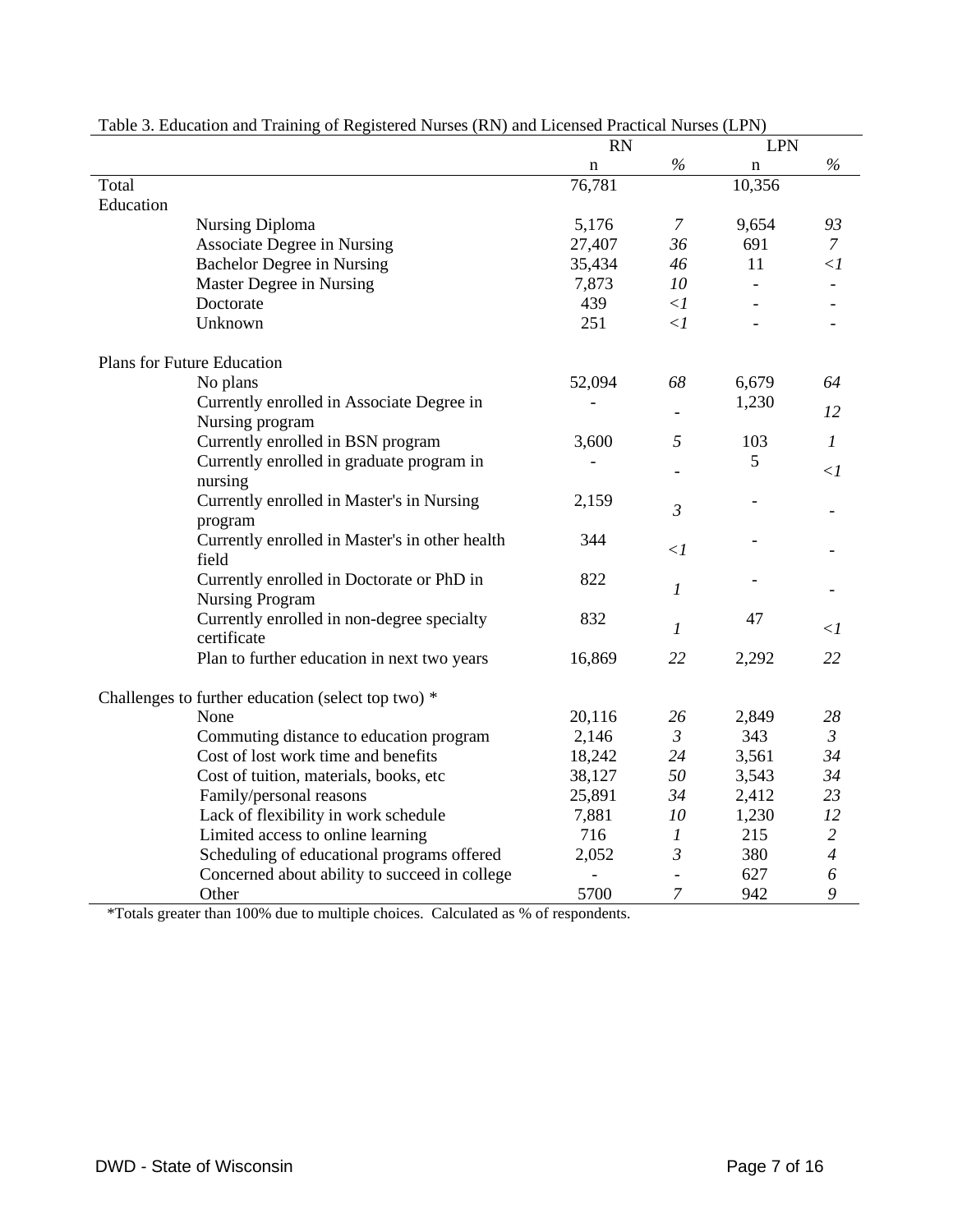| unu vurtem min<br>$\mu$ , where $\sigma$ is the                  | RN          |                  | <b>LPN</b>  |                |
|------------------------------------------------------------------|-------------|------------------|-------------|----------------|
|                                                                  | $\mathbf n$ | $\%$             | $\mathbf n$ | $\%$           |
| Years Since First Licensed (years)                               | 76,781      |                  | 10,356      |                |
| $<10\,$                                                          | 28,773      | 37               | 3,949       | 38             |
| $10 - 19$                                                        | 17,021      | 22               | 2,247       | 22             |
| $20 - 29$                                                        | 13,416      | 17               | 1,097       | 11             |
| $30 - 39$                                                        | 11,743      | 15               | 1,587       | 15             |
| $40 - 49$                                                        | 5,035       | $\overline{7}$   | 1,334       | 13             |
| $50 - 59$                                                        | 756         | $\boldsymbol{l}$ | 137         | $\mathcal{I}$  |
| $60 +$                                                           | 37          | $\langle$        | 5           | $\langle$ 1    |
| <b>Current Employment Status</b>                                 |             |                  |             |                |
| Actively Working as a nurse                                      | 63,492      | 83               | 8,033       | 78             |
| Actively working in health care                                  | 3,093       | $\overline{4}$   | 590         | 6              |
| Actively working in another field                                | 1,328       | $\mathfrak{2}$   | 376         | $\overline{4}$ |
| Unemployed, seeking work in nursing                              | 1,073       | $\boldsymbol{l}$ | 251         | $\overline{2}$ |
| Unemployed, seeking work in another field                        | 132         | $\langle$ 1      | 40          | $\leq l$       |
| Unemployed, not seeking work                                     | 2,067       | $\mathfrak{Z}$   | 304         | $\mathfrak{Z}$ |
| Retired                                                          | 5,596       | $\overline{7}$   | 762         | $\overline{7}$ |
| Has Employment Status Changed in Past Year                       |             |                  |             |                |
| No change                                                        | 50,933      | 66               | 6,760       | 65             |
| Changed number of hours worked                                   | 6,089       | $\boldsymbol{8}$ | 1,029       | 10             |
| New position same employer                                       | 6,514       | $\boldsymbol{8}$ | 376         | $\overline{4}$ |
| New position different employer                                  | 8,063       | 11               | 1,040       | 10             |
| Was not working as a RN or LPN, but is<br>now in a RN or LPN job | 1,580       | $\overline{2}$   | 384         | $\overline{4}$ |
| Was working as a RN or LPN, but not now.                         | 1,961       | $\mathfrak{Z}$   | 373         | $\overline{4}$ |
| Other                                                            | 1,641       | $\overline{2}$   | 394         | $\overline{4}$ |
|                                                                  |             |                  | n           |                |
| Most Important Factor in Change in Employment                    | n 28,053    |                  | 4,008       |                |
| Retired                                                          | 2,590       | 9                | 442         | 11             |
| <b>Childcare Responsibilities</b>                                | 1,758       | 6                | 236         | 6              |
| <b>Other Family Responsibilities</b>                             | 1,342       | 5                | 236         | 6              |
| Salary/Medical or retirement benefits                            | 2,364       | 8                | 438         | 11             |
| Laid off                                                         | 427         | $\overline{2}$   | 79          | $\overline{2}$ |
| Change in spouse or partner work                                 | 562         | $\overline{2}$   | 98          | $\overline{c}$ |
| Change in financial situation                                    | 679         | $\overline{2}$   | 156         | $\overline{4}$ |
| Relocation/moved to a different area                             | 1,586       | 6                | 203         | 5              |
| Promotion/career advancement                                     | 4,537       | 16               | 357         | 9              |
| Change in health status                                          | 1,125       | $\overline{4}$   | 269         | 7              |
| Seeking more convenient hours                                    | 3,468       | 12               | 433         | 11             |
| Dissatisfaction with previous position                           | 4,018       | 14               | 447         | 11             |
| Other                                                            | 3,597       | 13               | 614         | 15             |

Table 4. Licensing and Current Employment of Registered Nurses and Licensed Practical Nurses.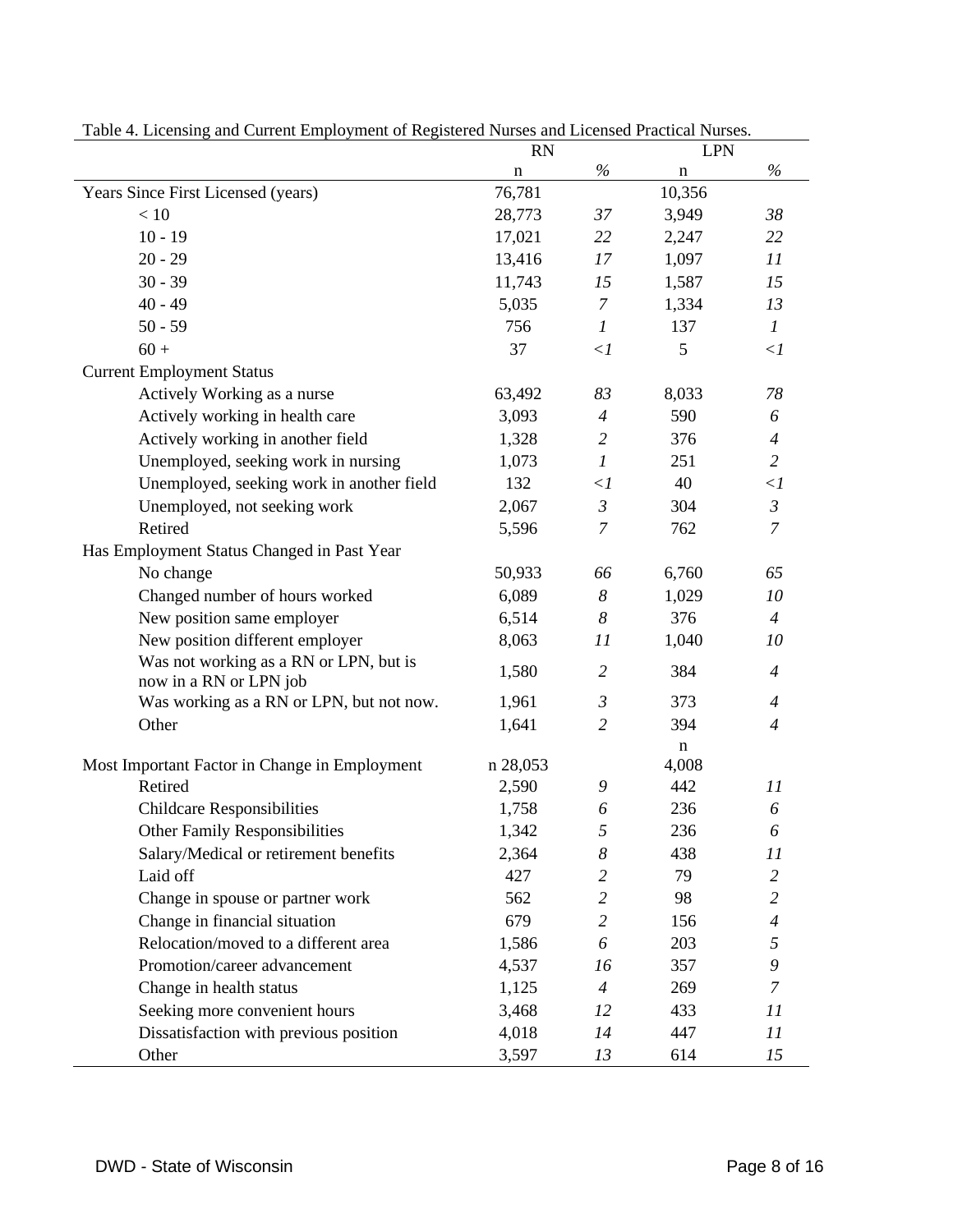|                                                                                      | <b>RN</b>   |                | <b>LPN</b>               |                  |
|--------------------------------------------------------------------------------------|-------------|----------------|--------------------------|------------------|
|                                                                                      | $\mathbf n$ | $\%$           | n                        | $\%$             |
| Specialized Knowledge or Two or more years' experience (check all<br>that apply) $*$ | 76,781      |                | 10,356                   |                  |
| None                                                                                 | 4,271       | 6              | 1,075                    | 10               |
| Acute Care / Critical Care/Intensive Care                                            | 18,680      | 24             | 965                      | 9                |
| Addiction/ AODA/Substance Abuse                                                      | 2,920       | $\overline{A}$ | 643                      | 6                |
| <b>Adult Health</b>                                                                  | 13,956      | 18             | 2,847                    | 27               |
| Anesthesia                                                                           | 1,677       | $\overline{2}$ | 41                       | $\theta$         |
| Cardiac Care                                                                         | 12,843      | 17             | 670                      | 6                |
| <b>Community Health</b>                                                              | 5,444       | 7              | 666                      | 6                |
| Corrections                                                                          | 1,539       | $\overline{2}$ | 541                      | 5                |
| Dialysis/Renal                                                                       | 3,061       | $\overline{A}$ | 360                      | $\mathfrak{Z}$   |
| Emergency/Trauma                                                                     | 10,527      | 14             | 548                      | 5                |
| Family Health                                                                        | 5,731       | 7              | 1,828                    | 18               |
| Geriatrics/Gerontology                                                               | 15,197      | 20             | 4,994                    | 48               |
| Home Health                                                                          | 9,206       | 12             | 1,782                    | 17               |
| Hospice Care/ Palliative Care                                                        | 9,402       | 12             | 2,120                    | 20               |
| Labor and Delivery                                                                   | 5,911       | 8              | 283                      | $\mathfrak{Z}$   |
| Maternal-Child Health                                                                | 5,540       | 7              | 322                      | $\mathfrak{Z}$   |
| Medical-Surgical                                                                     | 27,738      | 36             | 1,510                    | 15               |
| <b>Neonatal Care</b>                                                                 | 4,549       | 6              | 144                      | $\boldsymbol{l}$ |
| Obstetrics/Gynecology                                                                | 6,049       | 8              | 664                      | 6                |
| Occupational Health/Employee Health                                                  | 2,303       | $\mathfrak{Z}$ | 414                      | $\overline{4}$   |
| Oncology                                                                             | 6,192       | 8              | 397                      | $\overline{4}$   |
| Pediatrics                                                                           | 1,075       | 1              | 1,222                    | 12               |
| Parish/Faith Community                                                               | 8,433       | 11             | $\overline{\phantom{0}}$ |                  |
| Public Health                                                                        | 3,492       | 5              | 239                      | $\overline{2}$   |
| Psychiatric/Mental Health                                                            | 6,406       | 8              | 1,191                    | 12               |
| Rehabilitation                                                                       | 5,686       | 7              | 1,554                    | 15               |
| <b>Respiratory Care</b>                                                              | 2,855       | $\overline{4}$ | 691                      | 7                |
| School Health (K-12 or post-secondary)                                               | 2,175       | $\mathfrak{Z}$ | 334                      | $\mathfrak{Z}$   |
| Surgery/Pre-op/Post-op/ PACU                                                         | 11,363      | 15             | 607                      | 6                |
| Women's Health                                                                       | 4,875       | 6              | 666                      | 6                |
| Other, not listed                                                                    | 11,719      | 15             | 1,529                    | 15               |

Table 5. Specialized Knowledge/Experience Registered Nurses and Licensed Clinical Nurse.

\*Totals greater than 100% due to multiple choices. Calculated as % of respondents.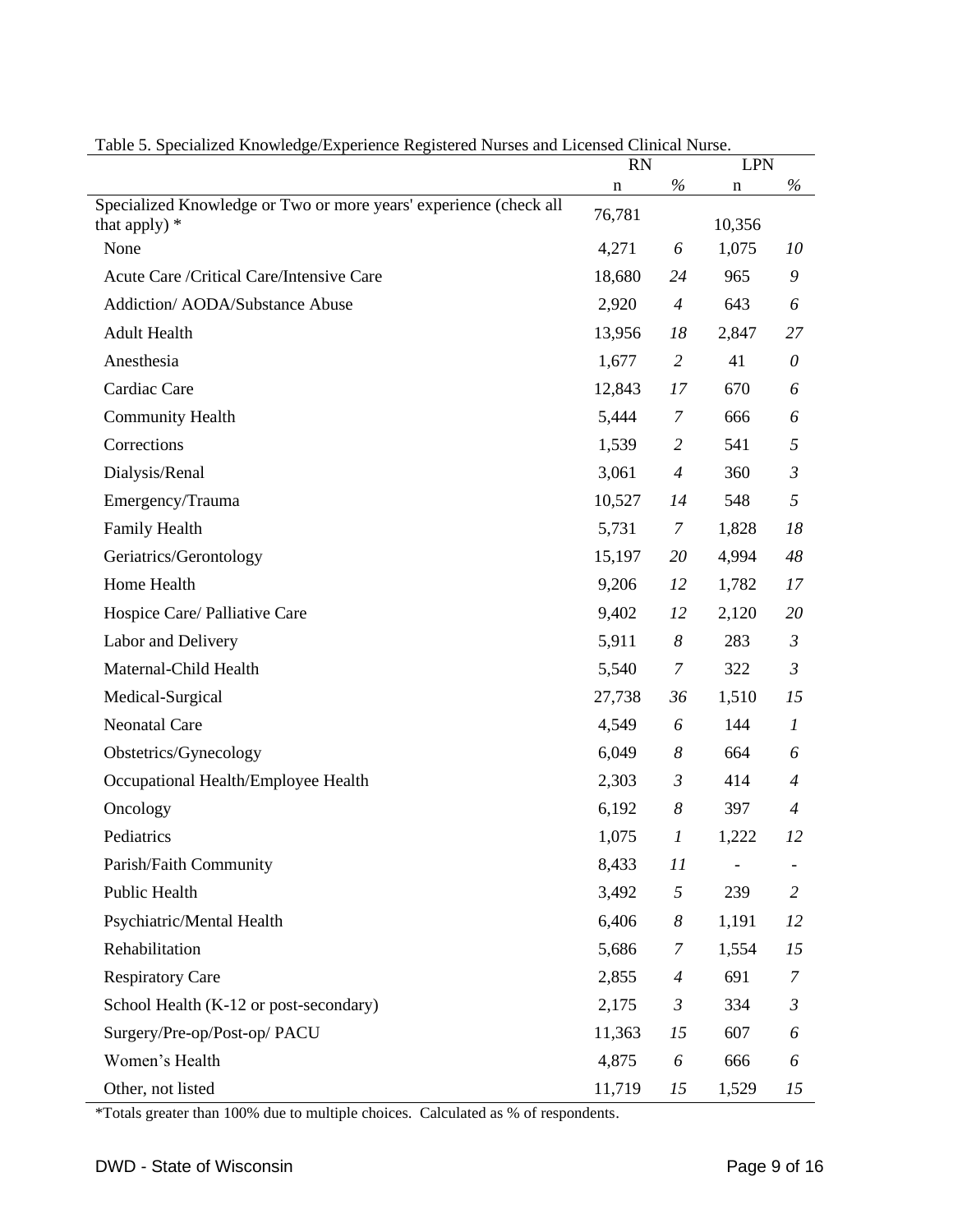| radic o. Specially Doard Centrication of Nurse                     | <b>RN</b>   |                  | <b>LPN</b> |                |
|--------------------------------------------------------------------|-------------|------------------|------------|----------------|
|                                                                    | $\mathbf n$ | $\%$             | $\bf n$    | $\%$           |
| <b>Top Medical Certifications</b>                                  | 76,781      |                  | 10,356     |                |
| Not certified                                                      | 58,988      | 77               | 7,735      | 75             |
| <b>Acute Care/Critical Care</b>                                    | 1,506       | 2                |            |                |
| <b>Adult Health</b>                                                | 626         | $\boldsymbol{l}$ |            |                |
| Anesthesia                                                         | 764         | $\mathcal{I}$    |            |                |
| <b>Case Management Nursing</b>                                     | 564         | 1                |            |                |
| <b>Emergency Nursing</b>                                           | 747         | $\mathcal{I}$    | 332        | $\mathfrak{Z}$ |
| Family Health                                                      | 1,038       | 1                |            |                |
| <b>Gerontological Nursing</b>                                      | 476         | $\mathcal{I}$    | 166        | $\overline{2}$ |
| Hospice and Palliative Nursing                                     | 438         | $\boldsymbol{l}$ | 97         | 1              |
| <b>IV Certification</b>                                            |             |                  | 1,347      | 13             |
| Medical-Surgical Nursing                                           | 544         | $\boldsymbol{l}$ |            |                |
| Medical-Surgical Nursing (CMSRN®)                                  | 467         | $\mathcal{I}$    | -          |                |
| Mental Health                                                      |             |                  | 163        | $\overline{2}$ |
| Neonatal                                                           | 411         | $\mathcal{I}$    |            |                |
| OB/GYN/Women's Health Care                                         | 564         | $\boldsymbol{l}$ |            |                |
| Oncology Nursing (OCN®, CPON®, CBCN,<br>AOCNP®, AOCNS®)            | 1,107       | $\boldsymbol{l}$ |            |                |
| <b>Pediatric Nursing</b>                                           | 684         | $\boldsymbol{l}$ |            |                |
| Peri-Operative (CNOR®)<br>Wound/Ostomy Nursing (CWOCN, CWCN, COCN, | 564         | $\boldsymbol{l}$ |            |                |
| CCCN, CWON)                                                        | 780         | 1                | 262        | 3              |

### Table 6. Specialty Board Certification of Nurse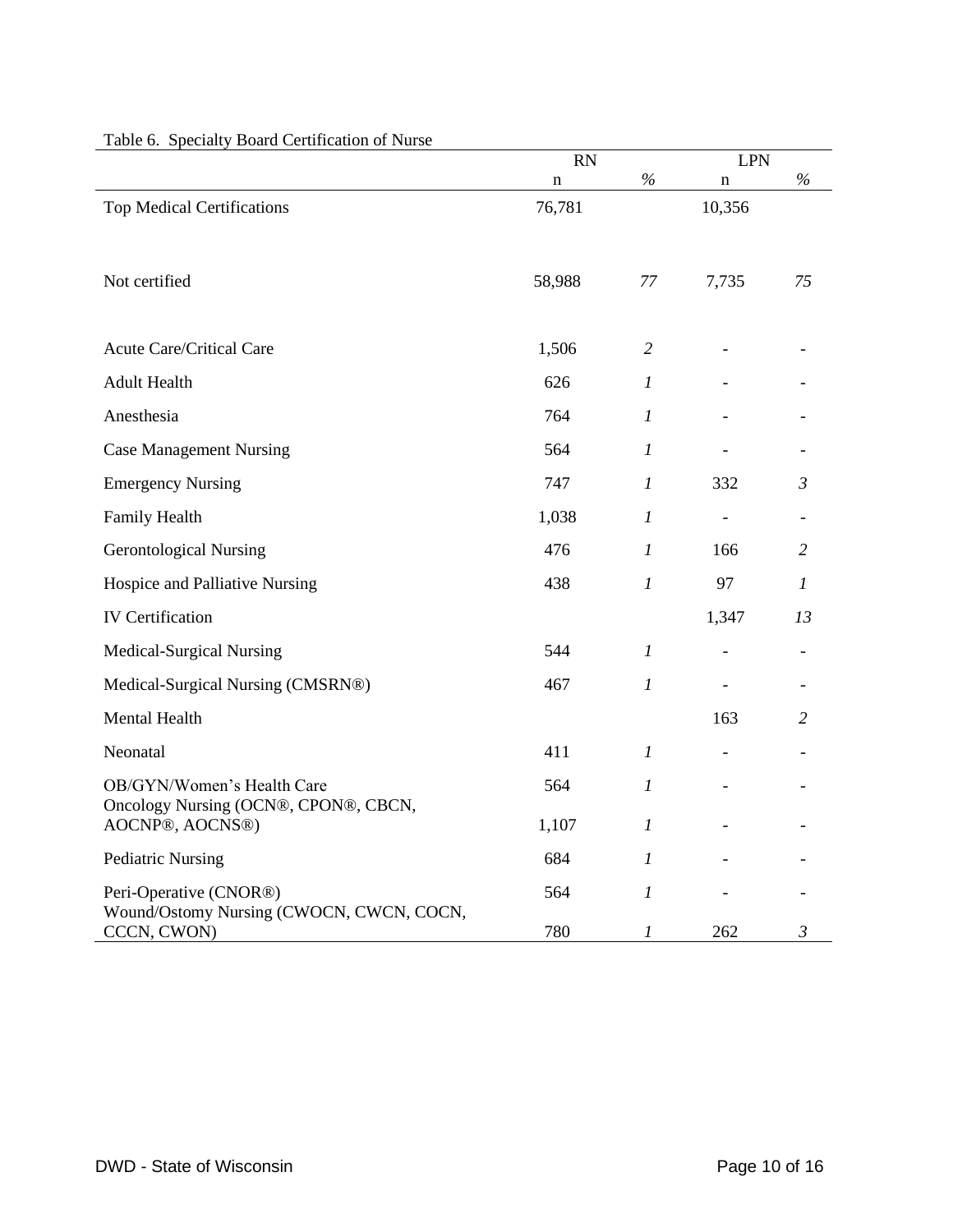| Communion and Decembention of Travanced Fractice Funded   |             | <b>RN</b>      |
|-----------------------------------------------------------|-------------|----------------|
| National Board Certification (check all that apply) *     | $\mathbf n$ | $\%$           |
| <b>Nurse Practitioner</b>                                 | 2802        | $\overline{4}$ |
| <b>Certified Nurse Midwife</b>                            | 184         | $\langle$ 1    |
| Certified Registered Nurse Anesthetist                    | 725         | $\mathfrak{1}$ |
| <b>Clinical Nurse Specialist</b>                          | 364         | $\langle$ 1    |
| <b>Advanced Practice Nurse Practitioner</b>               | 3510        | 5              |
| Top Nurse Practitioner Specialty (check all that apply) * | $n = 2802$  |                |
| <b>Acute Care</b>                                         | 273         | 10             |
| <b>Adult Nurse Practitioner</b>                           | 855         | 31             |
| <b>Adult Psychiatry</b>                                   | 51          | $\overline{2}$ |
| Gerontological                                            | 311         | 11             |
| Neonatal                                                  | 82          | $\mathfrak{Z}$ |
| <b>Nurse Practitioner Family</b>                          | 1860        | 66             |
| OB-Gyn                                                    | 240         | 9              |
| Pediatric                                                 | 334         | 12             |
| Other                                                     | 302         | 11             |
| Top Clinical Nurse Specialty (check all that apply) *     | $n = 364$   |                |
| <b>Adult Health</b>                                       | 137         | 38             |
| Adult Psychiatry and Mental Health                        | 50          | 14             |
| <b>Acute Critical Care</b>                                | 48          | 13             |
| Gerontological                                            | 31          | 9              |
| Other                                                     | 80          | 22             |

#### Table 7. Certification and Specialization of Advanced Practice Nurses

\*Some totals greater than 100% due to multiple choices. Calculated as % of respondents.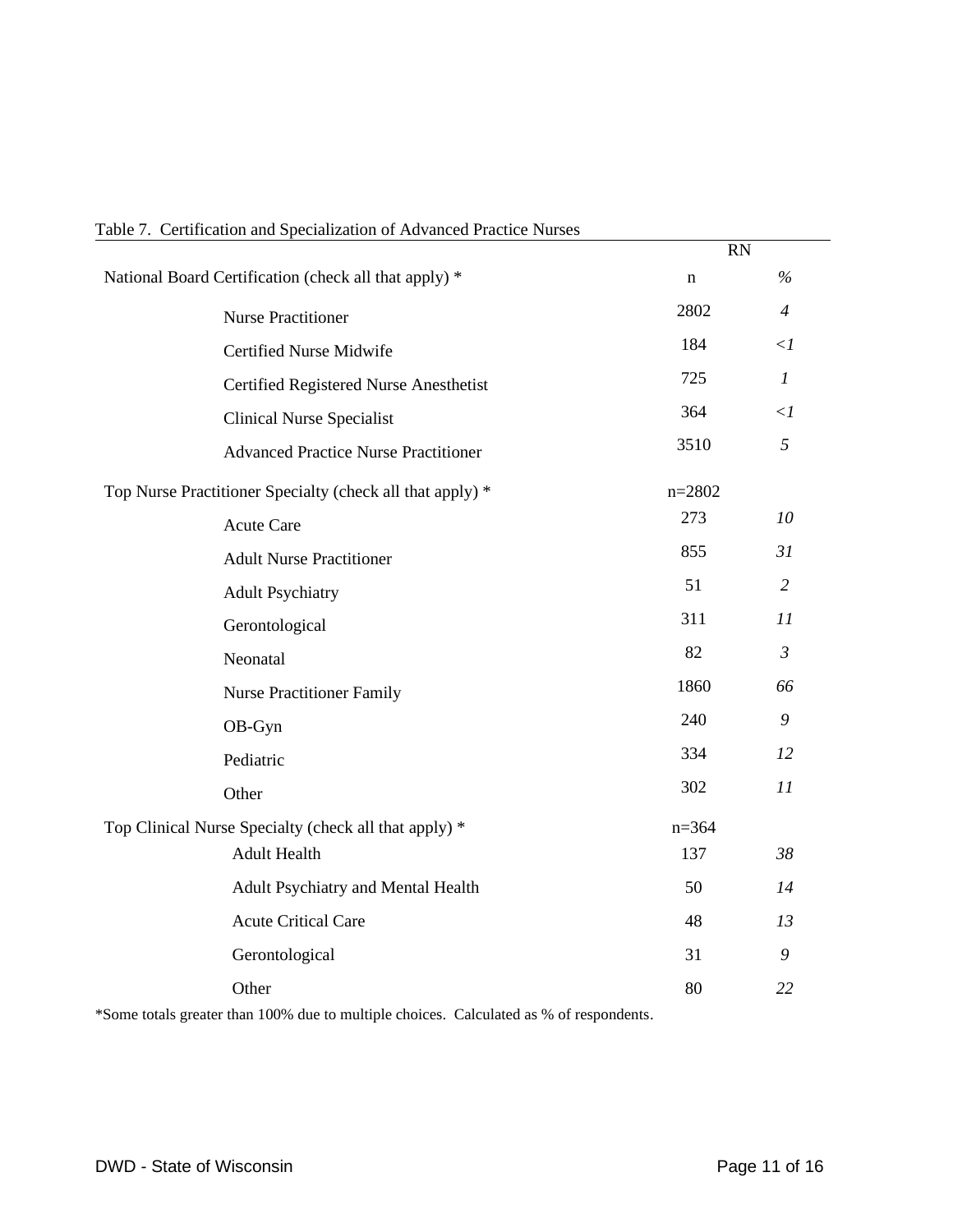| Region          | Population                |
|-----------------|---------------------------|
| Metro Milwaukee | $\geq 1,000,000$          |
| Urban           | $\geq$ 50,000 < 1,000,000 |
| Rural 3         | > 10,000 < 50,000         |
| Rural 2         | < 10,000<br>$\geq 2,500$  |
| Rural 1         | $\leq 2,500$              |

*Source: Wisconsin Area Health Education Centers (AHEC), Rural-Urban Classifications 2014*

|                               |                           | RN                       |                  | <b>LPN</b>                  |                  |
|-------------------------------|---------------------------|--------------------------|------------------|-----------------------------|------------------|
|                               |                           | $\underline{\mathbf{n}}$ | $\%$             | $\underline{\underline{n}}$ | $\%$             |
| Location by Primary AHEC Area |                           | 62,147                   |                  | 7,754                       |                  |
|                               |                           |                          |                  |                             |                  |
| Metro Milwaukee               | <b>DPC</b>                | 15,566                   | 25               | 1,525                       | 20               |
|                               | Non DPC                   | 3,546                    | 6                | 174                         | $\overline{2}$   |
| Rural 1                       | <b>DPC</b>                | 2366                     | $\overline{4}$   | 642                         | $\boldsymbol{8}$ |
|                               | Non DPC                   | 508                      | $\boldsymbol{l}$ | 51                          | $\boldsymbol{l}$ |
| Rural 2                       | $\ensuremath{\text{DPC}}$ | 5,069                    | $\boldsymbol{8}$ | 1,098                       | 14               |
|                               | Non DPC                   | 855                      | $\boldsymbol{l}$ | 76                          | $\boldsymbol{l}$ |
| Rural 3                       | <b>DPC</b>                | 4,761                    | $\boldsymbol{8}$ | 775                         | $10\,$           |
|                               | Non DPC                   | 941                      | $\overline{2}$   | 65                          | $\boldsymbol{l}$ |
| Urban                         | <b>DPC</b>                | 23,500                   | $38\,$           | 3,048                       | 39               |
|                               | Non DPC                   | 5,035                    | $\boldsymbol{8}$ | 300                         | $\overline{4}$   |
|                               |                           |                          |                  |                             |                  |
| Total                         | <b>DPC</b>                | 51,262                   | 82               | 7,088                       | 91               |
|                               | Non DPC                   | 10,885                   | $18\,$           | 666                         | $\boldsymbol{9}$ |

#### Table 9. Location of Nurses Working in Wisconsin by AHEC Area

Note: zip code location data is not available for all respondents.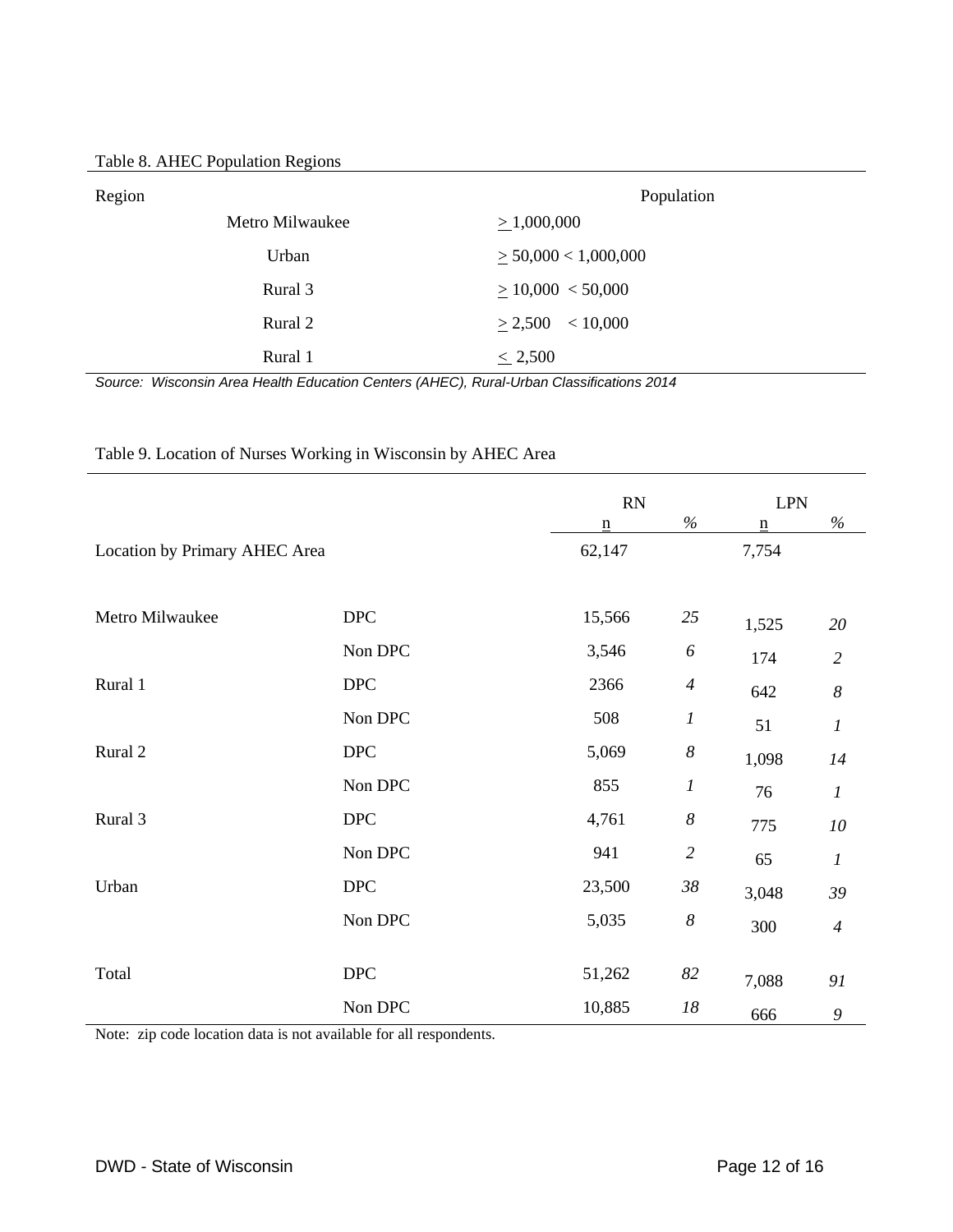|                        | <b>Milwaukee</b> |                          | <b>Rural 1</b>   |                          | <b>Rural 2</b> |                | <b>Rural 3</b> |                | Urban          |               | <b>Total</b>     |            |
|------------------------|------------------|--------------------------|------------------|--------------------------|----------------|----------------|----------------|----------------|----------------|---------------|------------------|------------|
|                        | RN               | <b>LPN</b>               | <b>RN</b>        | <b>LPN</b>               | <b>RN</b>      | <b>LPN</b>     | RN             | <b>LPN</b>     | <b>RN</b>      | <b>LPN</b>    | <b>RN</b>        | <b>LPN</b> |
| $n =$                  | 15,566           | 1,525                    | 2,366            | 642                      | 5,069          | 1,098          | 4,761          | 775            | 23,500         | 3,048         | 51,262           | 7,088      |
|                        | $\%$             | $\%$                     | %                | $\frac{0}{6}$            | %              | $\%$           | %              | $\%$           | $\%$           | $\frac{0}{0}$ | %                | $\%$       |
| Hospital               | 64               | $\boldsymbol{8}$         | 30               | $\overline{4}$           | 48             | $\overline{7}$ | 52             | 6              | 57             | 9             | 57               | $\delta$   |
| <b>Extended Care</b>   | 6                | 56                       | 30               | 61                       | 18             | 55             | 11             | 38             | 8              | 35            | 10               | 46         |
| <b>Ambulatory Care</b> | 17               | 20                       | 19               | 19                       | 19             | 28             | 23             | 41             | 22             | 39            | 20               | 32         |
| Home Health            | 5                | $\boldsymbol{\delta}$    | $\boldsymbol{7}$ | 6                        | 6              | $\overline{4}$ | 6              | 6              | 5              | 6             | 6                | 6          |
| <b>Public Health</b>   | 3                | $\overline{4}$           | $\boldsymbol{8}$ | $\mathfrak{Z}$           | 5              | $\overline{2}$ | $\overline{4}$ | $\overline{4}$ | 3              | 5             | $\boldsymbol{4}$ | 4          |
| Nurse Educator         |                  | $\overline{\phantom{a}}$ |                  | $\overline{\phantom{0}}$ |                |                |                |                |                |               |                  |            |
| Other                  | $\mathfrak{Z}$   | $\overline{4}$           | 6                | 6                        | $\mathfrak{Z}$ | $\overline{4}$ | $\overline{4}$ | $\overline{4}$ | $\mathfrak{Z}$ | 6             | $\mathfrak{Z}$   | 5          |
| <b>Total Percent</b>   | 100              | 100                      | 100              | 100                      | 100            | 100            | 100            | 100            | 100            | 100           | 100              | 100        |

Table 10. Percentage Distribution of DPC RNs and LPNs Work Settings by AHEC Regions

Note: location data is not available for all respondents.

 $\overline{\phantom{a}}$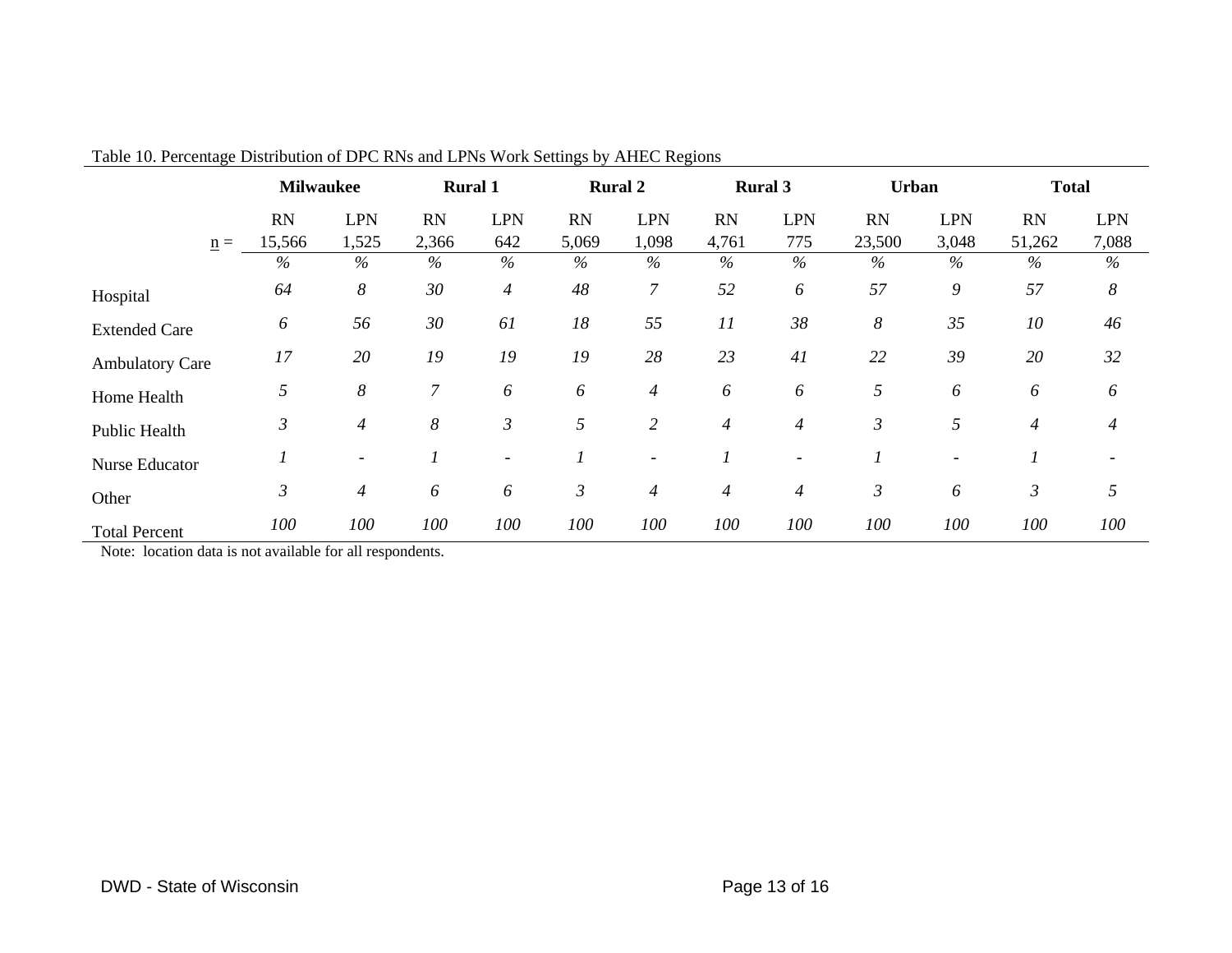## Area for Analysis of Registered Nurses and Licensed Practical Nurses\*



\*Based on original work of Area Health Education Center (AHEC) System, used with permission.<br>Final groupings by Labor Market Information, Wisconsin Department of Workforce Development, September 2015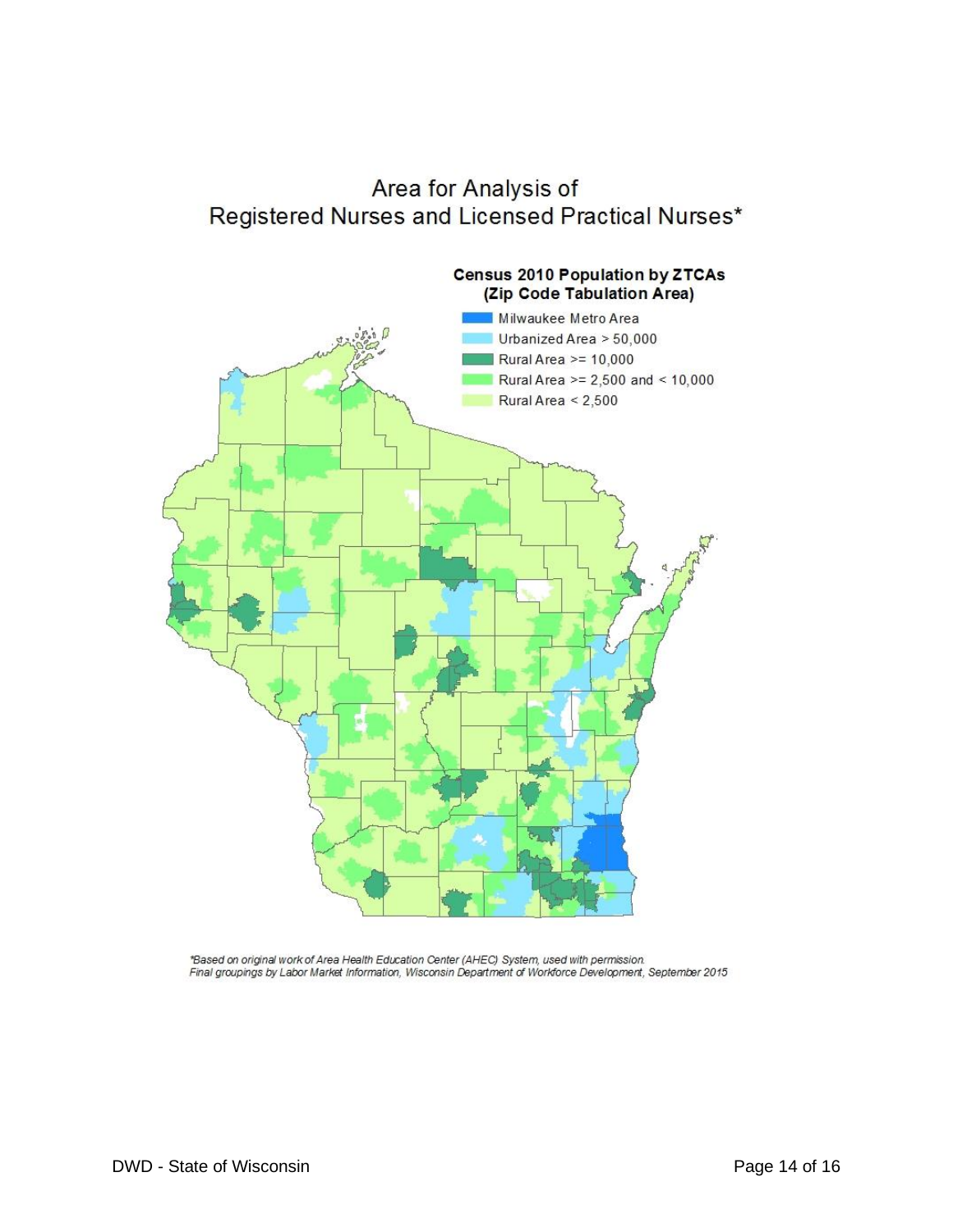|                                                | 2014 (Base)<br>Year)<br>Employment<br>Estimate | 2024<br>(Projected<br>Year)<br>Employment<br>Estimate | Annual<br>Growth<br>Rate | $10$ -year<br>Projected<br>Employment<br>Change | $10$ -year<br>Percent<br>Change | Annual<br>Openings<br>due to<br>Growth | Annual<br>Openings<br>Due to<br>Replacements | Total<br>Annual<br>Openings |
|------------------------------------------------|------------------------------------------------|-------------------------------------------------------|--------------------------|-------------------------------------------------|---------------------------------|----------------------------------------|----------------------------------------------|-----------------------------|
| <b>Nurse Anesthetists</b>                      | 506                                            | 554                                                   | 0.91                     | 48                                              | 10%                             | 5                                      | 12                                           | 17                          |
| <b>Nurse Practitioners</b>                     | 2,436                                          | 2,876                                                 | 1.67                     | 440                                             | 18%                             | 44                                     | 58                                           | 102                         |
| Nursing, Psychiatric, and<br>Home Health Aides | 42,849                                         | 49,512                                                | 1.46                     | 6,663                                           | 16%                             | 667                                    | 968                                          | 1,635                       |
| Home Health Aides                              | 7,331                                          | 9,382                                                 | 2.5                      | 2,051                                           | 28%                             | 205                                    | 166                                          | 371                         |
| <b>Nursing Assistants</b>                      | 34,239                                         | 38,817                                                | 1.26                     | 4,578                                           | 13%                             | 458                                    | 773                                          | 1,231                       |
| <b>Personal Care Aides</b>                     | 62,452                                         | 80,385                                                | 2.56                     | 17,933                                          | 29%                             | 1,793                                  | 505                                          | 2,298                       |
| <b>Registered Nurses</b>                       | 56,212                                         | 61,539                                                | .91                      | 5,327                                           | 9%                              | 533                                    | 1,326                                        | 1,859                       |
| <b>Licensed Practical Nurse</b>                | 8,651                                          | 9,052                                                 | .45                      | 401                                             | 5%                              | 40                                     | 246                                          | 286                         |

Table 11. Ten-year Job Opening Projections for Selected Nursing Occupations for Wisconsin.